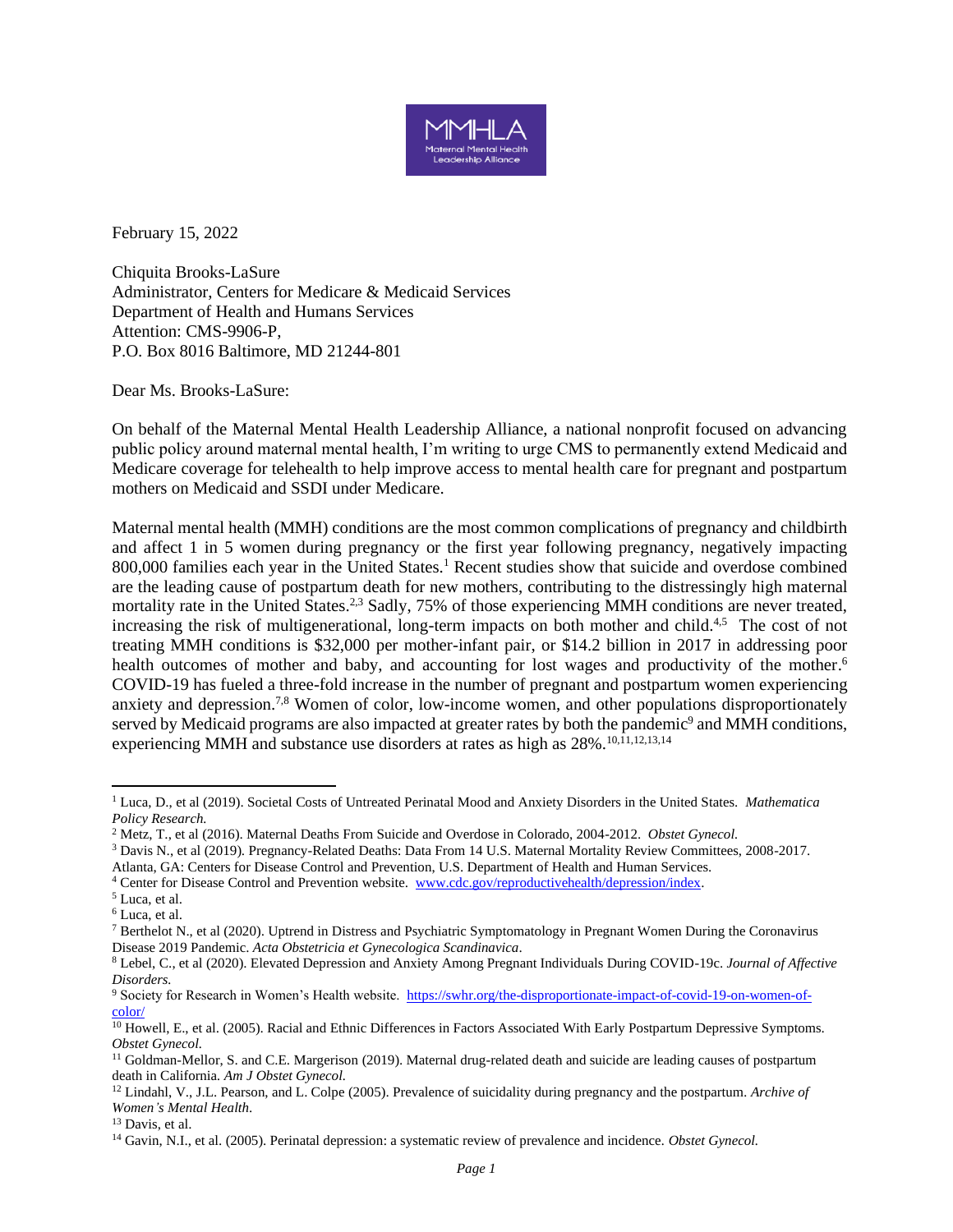Given the negative impact of MMH conditions on the mother, baby, family, and society, there is a critical need to ensure mothers can access support and treatment as soon as possible. Moreover, data show that MMH conditions can be identified and treated before they become crises, and exciting research is underway that shows these conditions can even be predicted and prevented.

## **Telehealth:**

The one silver lining of the pandemic – especially for individuals impacted by MMH conditions – has been the expansion of telehealth services, helping pregnant and postpartum patients overcome barriers to accessing care, including fear of exposure to the COVID-19 virus, transportation challenges, and lack of childcare. A recent study concluded that "telemedicine interventions significantly decreased postpartum depression symptoms and demonstrated feasibility and acceptability among mothers in the postnatal period." (*Midwifery,* March 2021). Thus, we have the following recommendations for CMS:

**Extending telehealth services beyond the PHE.** The flexibilities granted by the §1135 emergency telehealth waivers have provided critical stability for healthcare professionals, patients and families across the nation during this challenging time. We recommend extending these flexibilities for at least one year beyond the conclusion of the Public Health Emergency (PHE) will allow for additional time to evaluate questions associated with cost, utilization, efficacy, and compliance. If the evaluations show effective, we urge the full implementation of telehealth past the PHE to help mothers affected by maternal mental health conditions receive access to care.

Access to support has increased for mothers when virtual options, both free and those covered by insurance, have become available during the pandemic. Many organizations who provide support to new mothers experiencing MMH conditions have found telehealth usage has significantly increased attendance at virtual support groups for pregnant and postpartum people. Here are just two examples:

- Postpartum Support International, the nation's leading organization in assisting pregnant and postpartum parents experiencing MMH conditions, has increased the number of virtual support groups four-fold since the beginning of the pandemic to meet demand. In addition, PSI has launched specialized support for individuals at highest risk for experiencing MMH conditions, including parents with a baby in the neonatal intensive care unit, military parents, parents of color, and LGBTQ parents.
- Mary's Center, a federally qualified health center in Washington DC, offered in-person support groups for new parents in at-risk communities for the past five years, but attendance was often spotty, with parents citing lack of time, transportation, and childcare as reasons for not attending. These same parents are now able to attend virtual support groups as these barriers have been removed.

**Removing the Six-Month Interval In-Person Requirement.** We can attest to the rise in maternal mental health utilization throughout the pandemic and how access to telehealth has saved mothers' lives. Thus, we oppose the six month in-person requirement with the physician or practitioner to the initial telehealth service, and at least once every six months thereafter. This provision is discriminatory against individuals with mental health conditions as no in-person requirement is required for individuals seeking treatment for substance use disorder. This arbitrary requirement puts burdensome travel and safety concerns on mothers who are less likely to seek treatment for their maternal mental health condition in the first place. Although the Mental Health Parity and Addiction Equity Act (MHPAEA) does not apply to Medicare, devising policies that flout a federal law does a disservice for all Americans seeking treatment for mental health conditions and sets the tone for the continuation of commercial payers to remain incompliant. The in-person requirement has been sold as a way to mitigate fraud; however, fraud for mental health conditions provided via